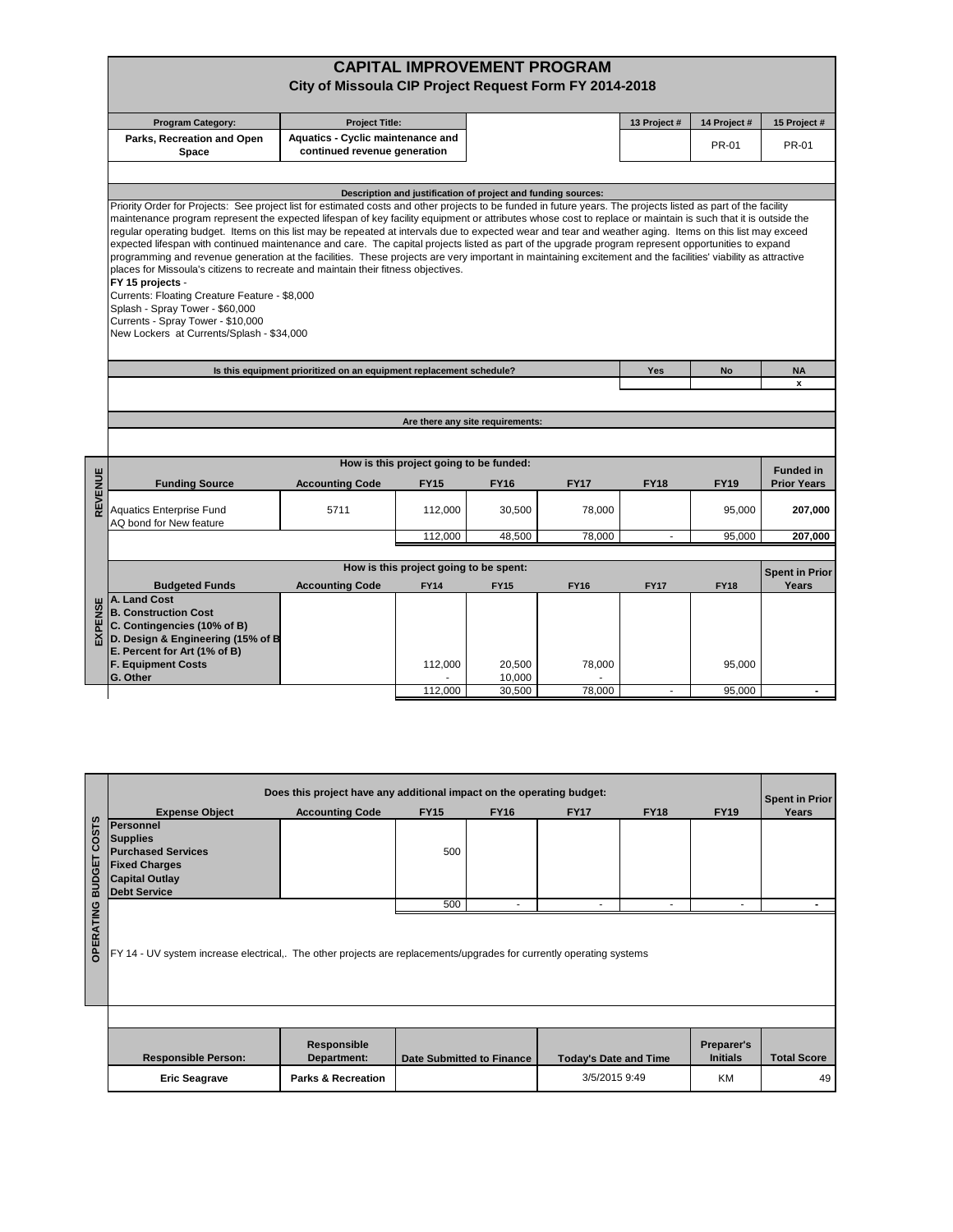|                                                                                                                                                                                                                                                                                        |                                                                   |                                    | <b>CAPITAL IMPROVEMENT PROGRAM</b>                                                                                                                                                                                                                                                                                                                                                                                                                        |        |                              |
|----------------------------------------------------------------------------------------------------------------------------------------------------------------------------------------------------------------------------------------------------------------------------------------|-------------------------------------------------------------------|------------------------------------|-----------------------------------------------------------------------------------------------------------------------------------------------------------------------------------------------------------------------------------------------------------------------------------------------------------------------------------------------------------------------------------------------------------------------------------------------------------|--------|------------------------------|
|                                                                                                                                                                                                                                                                                        |                                                                   |                                    | <b>Project Rating</b><br>(See C.I.P. Instructions For Explanation of Criteria)                                                                                                                                                                                                                                                                                                                                                                            |        |                              |
| <b>Program Category:</b>                                                                                                                                                                                                                                                               | <b>Project Title:</b>                                             |                                    |                                                                                                                                                                                                                                                                                                                                                                                                                                                           |        | 13 Project #                 |
| Parks, Recreation<br>and Open Space                                                                                                                                                                                                                                                    | Aquatics - Cyclic maintenance and<br>continued revenue generation |                                    |                                                                                                                                                                                                                                                                                                                                                                                                                                                           |        | <b>PR-01</b>                 |
| <b>Qualitative Analysis</b>                                                                                                                                                                                                                                                            |                                                                   | Yes                                | No<br><b>Comments</b>                                                                                                                                                                                                                                                                                                                                                                                                                                     |        |                              |
| 1. Is the project necessary to meet federal,<br>state, or local legal requirements? This cri-<br>terion includes projects mandated by Court<br>Order to meet requirements of law or other<br>requirements. Of special concern is that the<br>project be accessible to the handicapped. |                                                                   |                                    | x                                                                                                                                                                                                                                                                                                                                                                                                                                                         |        |                              |
| 2. Is the project necessary to fulfill a con-<br>tractual requirement? This criterion includes<br>Federal or State grants which require local<br>participation. Indicate the Grant name and<br>number in the comment column.                                                           |                                                                   |                                    | x                                                                                                                                                                                                                                                                                                                                                                                                                                                         |        |                              |
| 3. Is this project urgently required? Will de-<br>lay result in curtailment of an essential ser-<br>vice? This statement should be checked<br>"Yes" only if an emergency is clearly indi-<br>cated; otherwise, answer "No". If "Yes",<br>be sure to give full justification.           |                                                                   |                                    | х                                                                                                                                                                                                                                                                                                                                                                                                                                                         |        |                              |
| 4. Does the project provide for and/or im-<br>prove public health and/or public safety?<br>This criterion should be answered "No" un-<br>less public health and/or safety can be<br>shown to be an urgent or critical factor.                                                          |                                                                   |                                    | x                                                                                                                                                                                                                                                                                                                                                                                                                                                         |        |                              |
| <b>Quantitative Analysis</b>                                                                                                                                                                                                                                                           |                                                                   | Raw<br><b>Score</b><br>Range       | <b>Comments</b>                                                                                                                                                                                                                                                                                                                                                                                                                                           | Weight | <b>Total</b><br><b>Score</b> |
| 5. Does the project result in maximum<br>benefit to the community from the<br>investment dollar?                                                                                                                                                                                       |                                                                   | $(0-3)$<br>3                       | Listed items extend the life of equipment and facility infrastructure. Upgraded security<br>for facilities while not in use, and while in use provides visual accounting for patron<br>behavior, and encourages appropriate cash handling by employees. At Splash, tiling the<br>floor adds increased sanitation, decreasing possible shut down due to a cryptosporidium<br>outbreak, and increases the flooring life while decreasing maintenance costs. | 5      | 15                           |
| b. Does the project require speedy<br>implementation in order to assure its<br>maximum effectiveness?                                                                                                                                                                                  |                                                                   | $(0-3)$<br>2                       | Cyclic maintenance of infrastructure extends the life of infrastructure and reduces<br>operational costs.                                                                                                                                                                                                                                                                                                                                                 | 4      | 8                            |
| 7. Does the project conserve energy,<br>cultural or natural resources, or reduce<br>pollution?                                                                                                                                                                                         |                                                                   | $(0-3)$<br>$\overline{\mathbf{c}}$ | Many of the items will reduces the consumption of energy and pollutants.                                                                                                                                                                                                                                                                                                                                                                                  | 3      | 6                            |
| $(0-2)$<br>8. Does the project improve or expand<br>$\overline{c}$<br>upon essential City services where such<br>services are recognized and accepted as<br>being necessary and effective?                                                                                             |                                                                   |                                    | Being as efficient as possible while still providing a level or security in the quality of<br>recreational water is generally recognized as necessary. Based on broad citizen support<br>and investment it is necessary we commit to cyclic and routine maintenance while also<br>continuing to invest in effective revenue generation amenities.                                                                                                         | 4      | 8                            |
| 9. Does the project specifically relate to the<br>City's strategic planning priorities or other<br>plans?                                                                                                                                                                              |                                                                   | $(0-3)$<br>3                       | City Strategic Goal - Harmonious Environment and Quality of Life for Citizens<br>Business plan (Proforma) for aquatics facilities.                                                                                                                                                                                                                                                                                                                        | 4      | 12                           |
|                                                                                                                                                                                                                                                                                        |                                                                   |                                    | <b>Total Score</b>                                                                                                                                                                                                                                                                                                                                                                                                                                        |        | 49                           |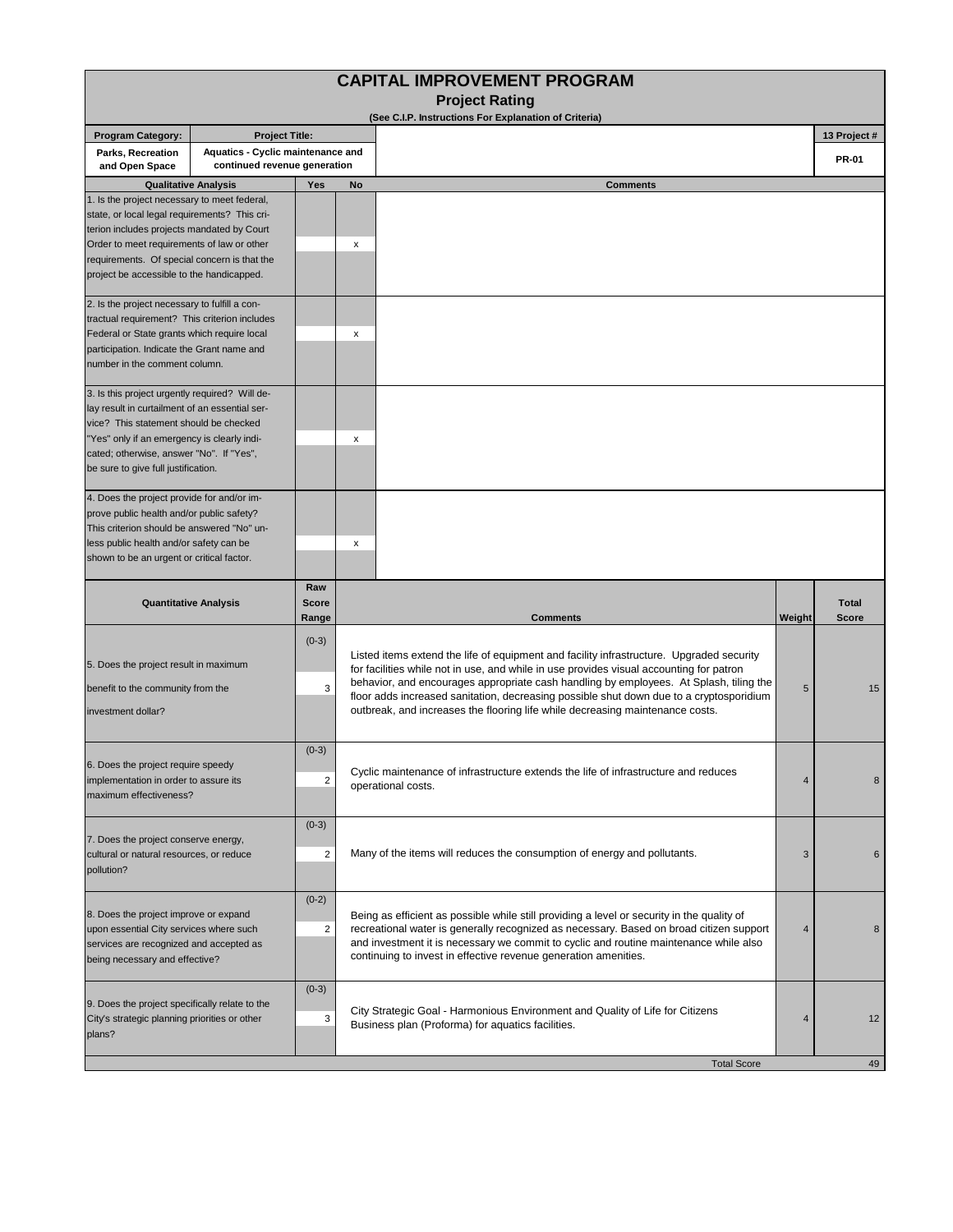Locker Purchase:

Despite signage Currents and Splash Montana incur petty theft due to patrons not using locks for their locker. We allow individuals to bring their own locks and sell locks at a very reduced price of \$3 per lock, but people don't use these options. The proposed project includes remove one or two of the existing banks of lockers in each of the locker rooms at both facilities and install in their place coin operated single use lockers. We will have three types of lockers available: coin operated (put your coin in the slot and the lock opens allowing you to place your items in the locker and lock it up), long term rental lockers (the existing lockers will have key or combo locks on them, and will be rented out for the season to pass holders at an additional charge), and "free to use bring your own lock" (as we have now) located out in common areas where they can be seen and watched while swimmers are swimming. This multi-pronged approach provides the possibility of increased revenue by providing different rental options and should reduce the opportunity for theft.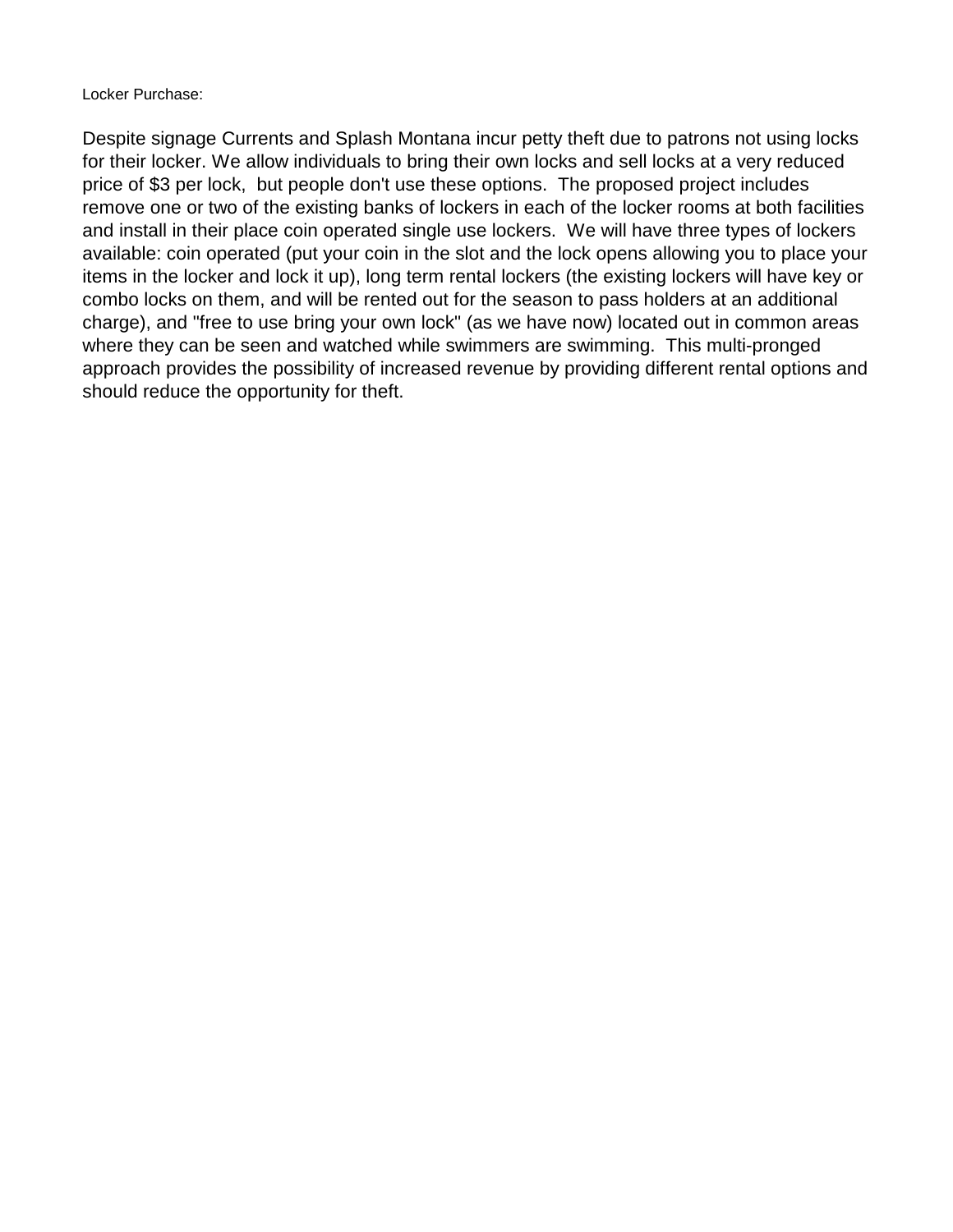## Currents:

Currents has an existing Spray tower in the shallow area. In consists of three pipes which are brightly colored and which spray water in different patters into the pool. Over the years the paint has faded due to the chlorine, and hard water deposits have left white residue on the spray outlets. The money included in this request is to completely clean and powder-coat the features so that the obtain a like new appearance.

## **Splash**

Splash Montana has an existing Spray Tower in the Pond. This item sprays water in a constant stream. However the paint on the structure has peeled and is worn off and needs to be refinished professionally. Splash Montana has several slides, but only one of them has no height restriction. The Spray Tower is located in the shallow area of the Pond and with an upgrade could contain a second slide for toddlers as well as interactive features to provide increased opportunity for exploration and play for the toddler aged child. This request would be to refinish the existing tower and design and install additional features on the tower such as a toddler slide, netting for climbing, control valves for interactive play and possibly a large bucket to dump volumes of water in a spectacular and exciting way.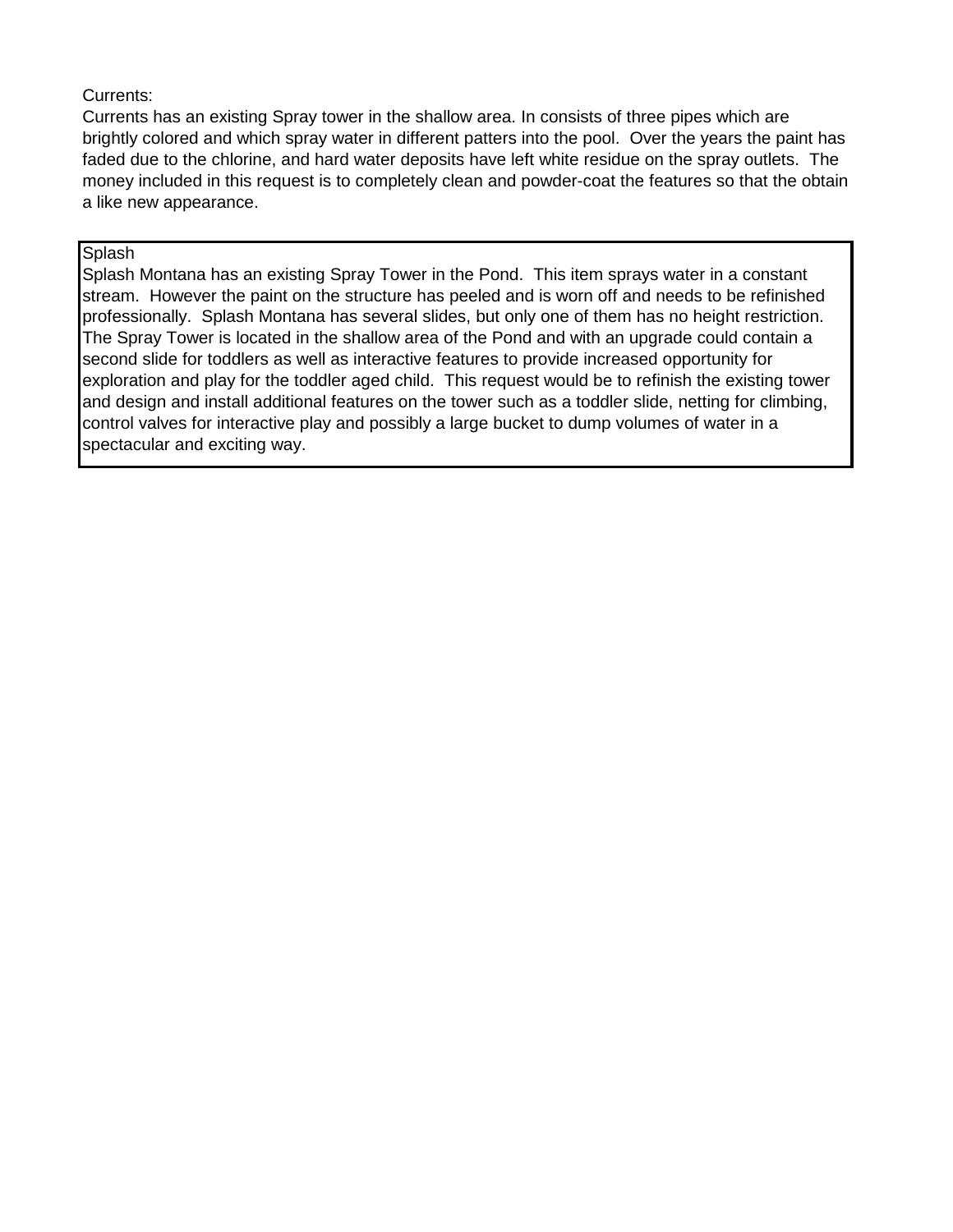## Currents Creature Feature

When Splash and Currents first opened, the pools had floating creatures held in place in the two to three foot section. These creatures were great attractions for elementary children and parents with toddlers/infants. The creatures provide a playful character to the pools which is much in keeping with the interests of the patrons who utilize the pool. However there is a lifespan for these creatures and health department considerations and our safety concerns in 2007/2008 required us to maintain a significantly higher residual chlorine count in the water, shortening the lifespan of the existing critters. These creatures have been gone now for over 2 years and we would like to replace one of them.

Currents is a water park/community fitness pool hybrid. As such it is important to maintain the playful nature and attractions at the pool. Floating animals are visual and tactile attractions for children and toddlers. There is a sense of achievement when you swim out to them (or have a parent carry you out to them) and then scramble on top. Swim lesson classes tend to centralize around the floating toy and utilize them as launch pads for many impromptu mommy/daddy hugs. The opportunity to catch your child as they tumble off the side into your arms increases the bond between parent and child. A family that plays together, stays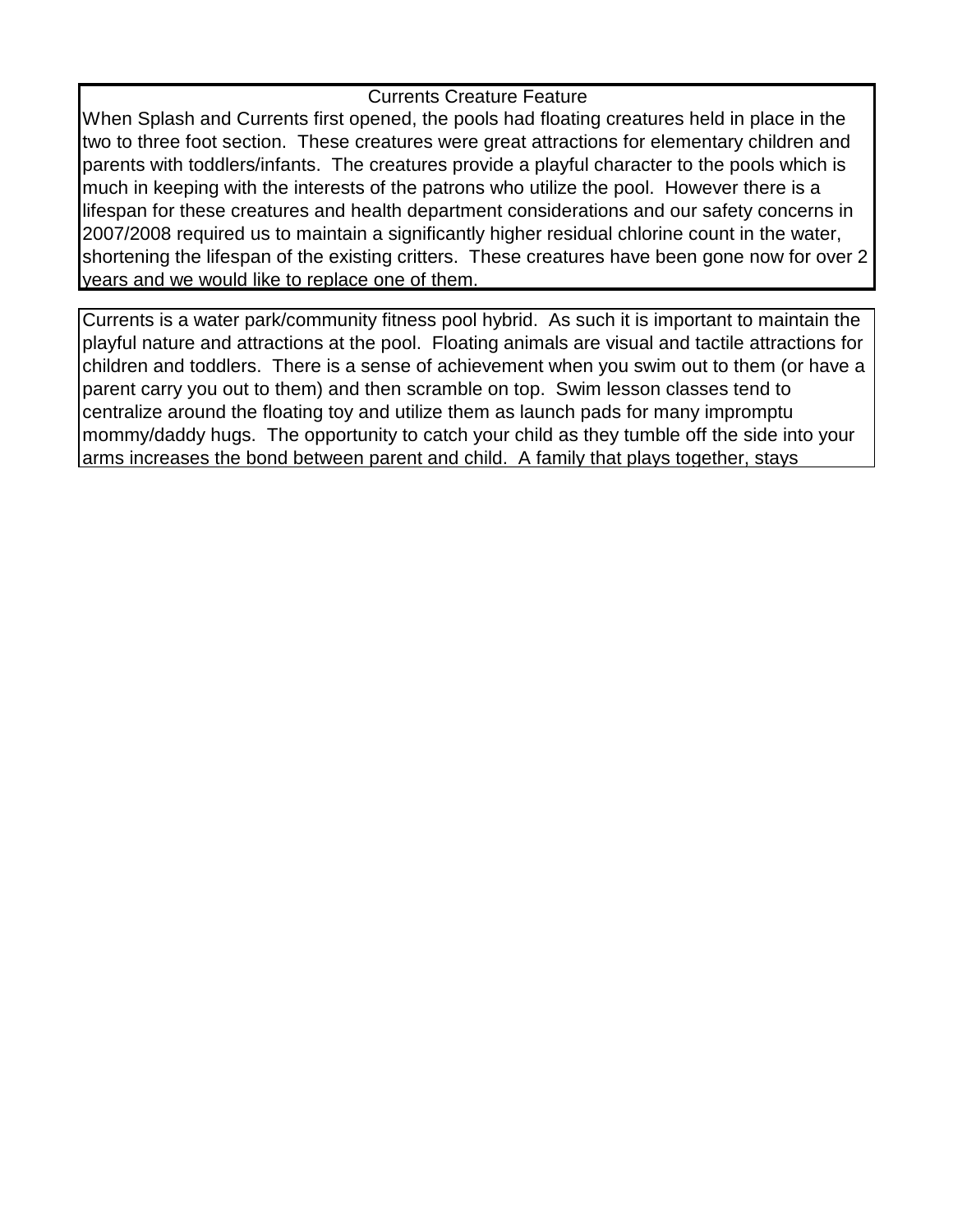| 15 Project #<br>PR-01 | <b>Project Title:</b><br>Aquatics -<br>Cyclia |                                                                                                                                                                                                                                                                                                                                                                                                                                                                                                                                                                                                                                                                                                                                                                                                                                                                                                                                                                                                                                                                                                                                                                                                                                                                                                                                                                                                                                                                   |
|-----------------------|-----------------------------------------------|-------------------------------------------------------------------------------------------------------------------------------------------------------------------------------------------------------------------------------------------------------------------------------------------------------------------------------------------------------------------------------------------------------------------------------------------------------------------------------------------------------------------------------------------------------------------------------------------------------------------------------------------------------------------------------------------------------------------------------------------------------------------------------------------------------------------------------------------------------------------------------------------------------------------------------------------------------------------------------------------------------------------------------------------------------------------------------------------------------------------------------------------------------------------------------------------------------------------------------------------------------------------------------------------------------------------------------------------------------------------------------------------------------------------------------------------------------------------|
| Date                  | Author                                        | <b>Notes</b>                                                                                                                                                                                                                                                                                                                                                                                                                                                                                                                                                                                                                                                                                                                                                                                                                                                                                                                                                                                                                                                                                                                                                                                                                                                                                                                                                                                                                                                      |
| FY 12 (Revised)       | E. Seagrave                                   | Tile at Splash locker room is crucial due to floors current condition - in 2008 installed tile at Currents. The tile<br>greatly increases sanitation (less bacteria growth or transmittal of disease), is more attractive (cleaner appearance =<br>revenue) and safe (low slip) Cost benefit analysis: Tile decreases daily and seasonal maintenance. The current<br>applied flooring has lasted for 5 seasons. A tile flooring can often last for 20 or more years. Installing tile will spare<br>the cost of refinishing the current flooring 5 times during a 20 year time period. Improved sanitation and appearance<br>will result in more repeat visits to the facility. Payback for this project would be 10 years, possibly sooner.                                                                                                                                                                                                                                                                                                                                                                                                                                                                                                                                                                                                                                                                                                                       |
| FY 13                 | E. Seagrave                                   | The purchase and installation of a Concession Truck for use primarily at Splash will enable the facility to make<br>additional revenue through food sales. The original Pro Forma plan called for the inclusion of a grill at Splash for<br>hamburger sales. Due to construction and code issues, the grill idea was removed from the plans during construction.<br>The value of the product remains and a grill will allow the facility to host more afterhours rentals, provide more<br>dinner sales. A mobile unit could be used after hours and on the shoulder seasons for special events. The current<br>menu is primarily a lunch menu. A grill in the concessions building will also require the installation of a sizable fan<br>and cooling system for the area. Cost Benefit: Cost benefit analysis has determine the profitability margin with the<br>addition of a grill to be approximately \$160,000 of additional sales per season. Payback on this investment would be<br>realized in one years time. Also, see additional reach on tab Concession Truck Research.                                                                                                                                                                                                                                                                                                                                                                               |
|                       |                                               |                                                                                                                                                                                                                                                                                                                                                                                                                                                                                                                                                                                                                                                                                                                                                                                                                                                                                                                                                                                                                                                                                                                                                                                                                                                                                                                                                                                                                                                                   |
| FY 13                 | E. Seagrave                                   | The slide tubes at Splash Montana and Currents are aging. They are made up of conjoined sections and the gaps<br>where the sections meet are filled and sanded smooth for a nice ride. As the plastic is exposed to continued<br>chlorinated water, the plastic becomes softened and is susceptible to damage from various clothing items such as the<br>rivets that are popular on today's swim apparel. Rivets cause scrapes and runnels that can be felt on the skin of riders.<br>As the tubes are exposed to cooling and heating cycles, and the ground supporting the structures settles, the joints<br>move and create ridges that can also be felt by riders. The end result is reduced number of repeated trips down the<br>slides, thus taking away from the desire to return to the facility for continued recreational fitness opportunities.<br>Repair to the slides will require travel expenses for individuals with re-finishing experience so it will be a cost savings<br>to have slides at both facilities done at one time. ****Cost Benefit: Splash revenue has averaged \$530,000 annually<br>over the past 3 years. Attendance has averaged 90,000 for each year. Average visitor spends about \$6 per visit,<br>including food, merchandise. An increase of just 900 visits each year (a tenth of a percent of the average total) would<br>pay off the investment in 2 years. The slides are a critical component to the revenue formula. |
|                       |                                               |                                                                                                                                                                                                                                                                                                                                                                                                                                                                                                                                                                                                                                                                                                                                                                                                                                                                                                                                                                                                                                                                                                                                                                                                                                                                                                                                                                                                                                                                   |
| Date                  | Author                                        | <b>Notes</b>                                                                                                                                                                                                                                                                                                                                                                                                                                                                                                                                                                                                                                                                                                                                                                                                                                                                                                                                                                                                                                                                                                                                                                                                                                                                                                                                                                                                                                                      |
| FY 14                 | E. Seagrave                                   | In FY 11 the UV Systems was installed at Currents on the pool water circulation line. As a direct result of<br>the installation, the water quality at the pools has made maintenance easier. The combined chlorine<br>(Chloramines) readings max at .4 ppm since the installation, whereas in previous years the readings were<br>at .8 to 1.0 ppm by this time of year (March 2011). This indicates the facility has fewer chloramines<br>particles in the air, and patrons and staff are inhaling fewer fumes from the pool water sanitation process.<br>The unit also provides a greater security against the possible introduction of cryptosporidium into the<br>water.<br>The request for spending an additional \$40,000 to install a similar system on the Pond at Splash is directly<br>related to the increased security a UV system provides against the possible introduction of cryptosporidium<br>into the water from an affected individual. A cryptosporidium outbreak (defined by the Montana Dept of<br>Health as 2 confirmed cases) could lead to the health department close down of the pools and even<br>installation of a UV system prior to re-opening). As the 50m pool and the River have fewer fecal release<br>incidents (zero to date since the opening of the pools as opposed to 10 to 15 per season in the Pond) at<br>this time we are not requesting funding to install a unit on those bodies of water.                        |
|                       |                                               | The log walk is a very popular attraction at Splash. Children and adults are challenged to keep their<br>balance as they walk across the logs. There is the possibility of a slip and fall and collision with the pool<br>edge, we have removable mats to cushion the impact No lasting or serious injury reported. These mats<br>tore last year and have been held together by the ingenuity of staff to ensure continued safety for log<br>walkers. This amount is the replacement cost for replacing 4 mats.                                                                                                                                                                                                                                                                                                                                                                                                                                                                                                                                                                                                                                                                                                                                                                                                                                                                                                                                                   |
| FY 14                 | E. Seagrave                                   | As stated above the log walk is a very popular. The logs are made of a cushion substance and have<br>existed for 6 seasons in full sun and chlorine and are now worn, cracked, and pitted. Need to replace the<br>logs with either new logs or a similar balance attraction such as a lily-pad or turtles. Cost Benefit: This<br>will help to retain revenue at Splash and freshen a popular attraction                                                                                                                                                                                                                                                                                                                                                                                                                                                                                                                                                                                                                                                                                                                                                                                                                                                                                                                                                                                                                                                           |
|                       | E. Seagrave                                   |                                                                                                                                                                                                                                                                                                                                                                                                                                                                                                                                                                                                                                                                                                                                                                                                                                                                                                                                                                                                                                                                                                                                                                                                                                                                                                                                                                                                                                                                   |
|                       | E. Seagrave                                   | The surge pit is a part of the 50m pool. The material in the pit must be able to handle the immersion. Currently there<br>are metal brackets that are installed to support the 8 inch plastic pipe that are made of non-resistant metals. We are<br>investigating alternative sealants or treatments for these bracket. If no other cost effective option presents itself we<br>will need to replace these brackets. The installation of a float valve assembly that will close the main drain valve as<br>the number of swimmers in the pool increase will contribute to increased skimming of the pool from the top of the<br>water, where the grease and other contaminants that swimmers bring into the water resides. This will improve water<br>clarity even during busy times.<br>Cost Benefit: Maintaining the water clarity will result in more extended stays each day. Extended stays mean more<br>opportunity for food and beverage sales at the Cafe.                                                                                                                                                                                                                                                                                                                                                                                                                                                                                                |
| <b>FY 15</b>          | E. Seagrave                                   | Replace Splash security NVR with or comparable to the Vision Hybrid Network Video Recorder (NVR). System to                                                                                                                                                                                                                                                                                                                                                                                                                                                                                                                                                                                                                                                                                                                                                                                                                                                                                                                                                                                                                                                                                                                                                                                                                                                                                                                                                       |
|                       |                                               | provide integration and recording for both analog and IP video surveillance cameras so we don't have to upgrade<br>cameras.                                                                                                                                                                                                                                                                                                                                                                                                                                                                                                                                                                                                                                                                                                                                                                                                                                                                                                                                                                                                                                                                                                                                                                                                                                                                                                                                       |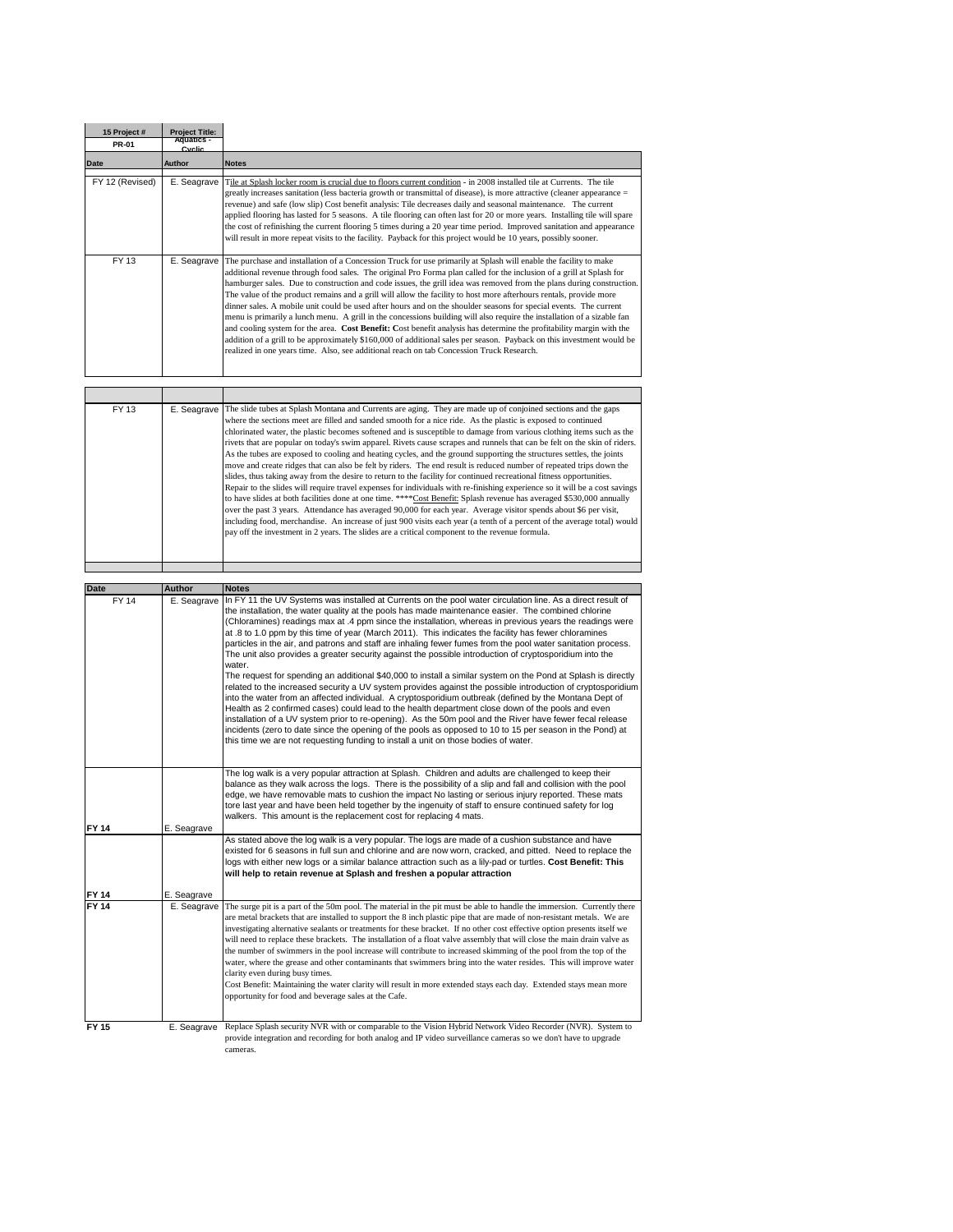| <b>Date</b>  | <b>Author</b> | <b>Notes</b>                                                                                                                                                                                                                                                                                                                                                                                                                                                                                                                                                                                                                                                                                                                                                                                                                                                                                                                                                                                                                                                                                                                                                                                                                                                                                                                                                                                                                                                                                                                                                                                                       |
|--------------|---------------|--------------------------------------------------------------------------------------------------------------------------------------------------------------------------------------------------------------------------------------------------------------------------------------------------------------------------------------------------------------------------------------------------------------------------------------------------------------------------------------------------------------------------------------------------------------------------------------------------------------------------------------------------------------------------------------------------------------------------------------------------------------------------------------------------------------------------------------------------------------------------------------------------------------------------------------------------------------------------------------------------------------------------------------------------------------------------------------------------------------------------------------------------------------------------------------------------------------------------------------------------------------------------------------------------------------------------------------------------------------------------------------------------------------------------------------------------------------------------------------------------------------------------------------------------------------------------------------------------------------------|
| <b>FY15</b>  | E. Seagrave   | Bus or Van - Lease, Grant, or Partnership Program. Provides for a place holder with cost benefit analysis<br>still needing to be done. Parking at Splash Montana is troublesome on the busy days. Neighbors are<br>upset with the number of cars parked in front of their houses, and the trash that accompanies this parking.<br>Also, the number of children crossing the street to get to their parked car or walking through the parking lot,<br>which extends well beyond the confines of the facility and still is not enough, increases the possibility of a<br>collision. With gas prices being predicted to climb back and in an effort to reduce greenhouse gas<br>emissions, staff would like to explore the option to offer a bus ride to the pool. A short bus or van would<br>benefit the entire recreation department by picking children up at neighborhood parks and schools and<br>transporting to the programs. During the fall, winter, and spring the vehicle would be used to pick up senior<br>citizens from assisted living facilities. This provides an opportunity during the cold season for easy and<br>economical ride to Currents for a soak in the spa, participation in Pilates or Water Aerobics, and general<br>socialization in a positive and safe environment. Currently the number of requests for this service is not<br>great enough to interest Mountain line, but we believe this program is the type where utilization will<br>increase once the service is provided. Staff will be exploring options with partnerships with business to<br>lease or fund a bus or van. |
|              |               |                                                                                                                                                                                                                                                                                                                                                                                                                                                                                                                                                                                                                                                                                                                                                                                                                                                                                                                                                                                                                                                                                                                                                                                                                                                                                                                                                                                                                                                                                                                                                                                                                    |
| <b>Date</b>  | <b>Author</b> | <b>Notes</b>                                                                                                                                                                                                                                                                                                                                                                                                                                                                                                                                                                                                                                                                                                                                                                                                                                                                                                                                                                                                                                                                                                                                                                                                                                                                                                                                                                                                                                                                                                                                                                                                       |
| FY 15        | E. Seagrave   | Concessions Food and Beverage Specific Point of Sale system purchase: The existing software used at the<br>concessions is a smaller component of the software currently used and functions minimally for the needs of a growing<br>concessions operation. We want to purchase a separate system that is designed with the intent of being used in food<br>service. This system would serve to manage the order from the initial entry to the preparation and correct dispersal<br>of the product. Inventory would also be maintained with this system, and we could increase customer service with<br>fewer lost orders and better management of equipment such as ovens, mixers. Cost Benefit: Current system involves<br>hand written notes and contributes to occasional lost orders. An improved food and beverage Point of Sale system<br>would be paperless and would manage the order to achieve better customer service, thus more revenue through<br>satisfied customers and decreased loss through comped meals to achieve customer satisfaction.                                                                                                                                                                                                                                                                                                                                                                                                                                                                                                                                                        |
| <b>FY 15</b> | E. Seagrave   | The current locker set up at Splash Montana and Currents is functional, consisting of unlocked units which patrons<br>can utilize to store their gear as they are swimming. This system is secure if the patron brings their own lock or<br>purchases one from our merchandise sales. Currently the locks are sold at cost, to encourage patrons to lock their<br>items up to prevent stealing. Many customers do not use a lock and the result is the loss of personal items. Another<br>issue is people who use the locker without a lock and limits the availability of a locker. The installation of a several<br>banks of lockers which come with a built in locking system at a cost of a quarter each time you use the lock. This will<br>increase security and decrease the amount an individual has to pay to purchase a lock. Cost Benefit: The lockers<br>make a small amount of revenue which would cover the cost of maintaining the lockers and may contribute to<br>revenue generation. We would rent the existing banks of lockers to individuals for the season increasing revenue<br>generation. Payback would likely occur after 7 to 10 years of operation.                                                                                                                                                                                                                                                                                                                                                                                                                                    |
|              |               |                                                                                                                                                                                                                                                                                                                                                                                                                                                                                                                                                                                                                                                                                                                                                                                                                                                                                                                                                                                                                                                                                                                                                                                                                                                                                                                                                                                                                                                                                                                                                                                                                    |

| <b>Date</b> | Author | <b>Notes</b> |
|-------------|--------|--------------|
|             |        |              |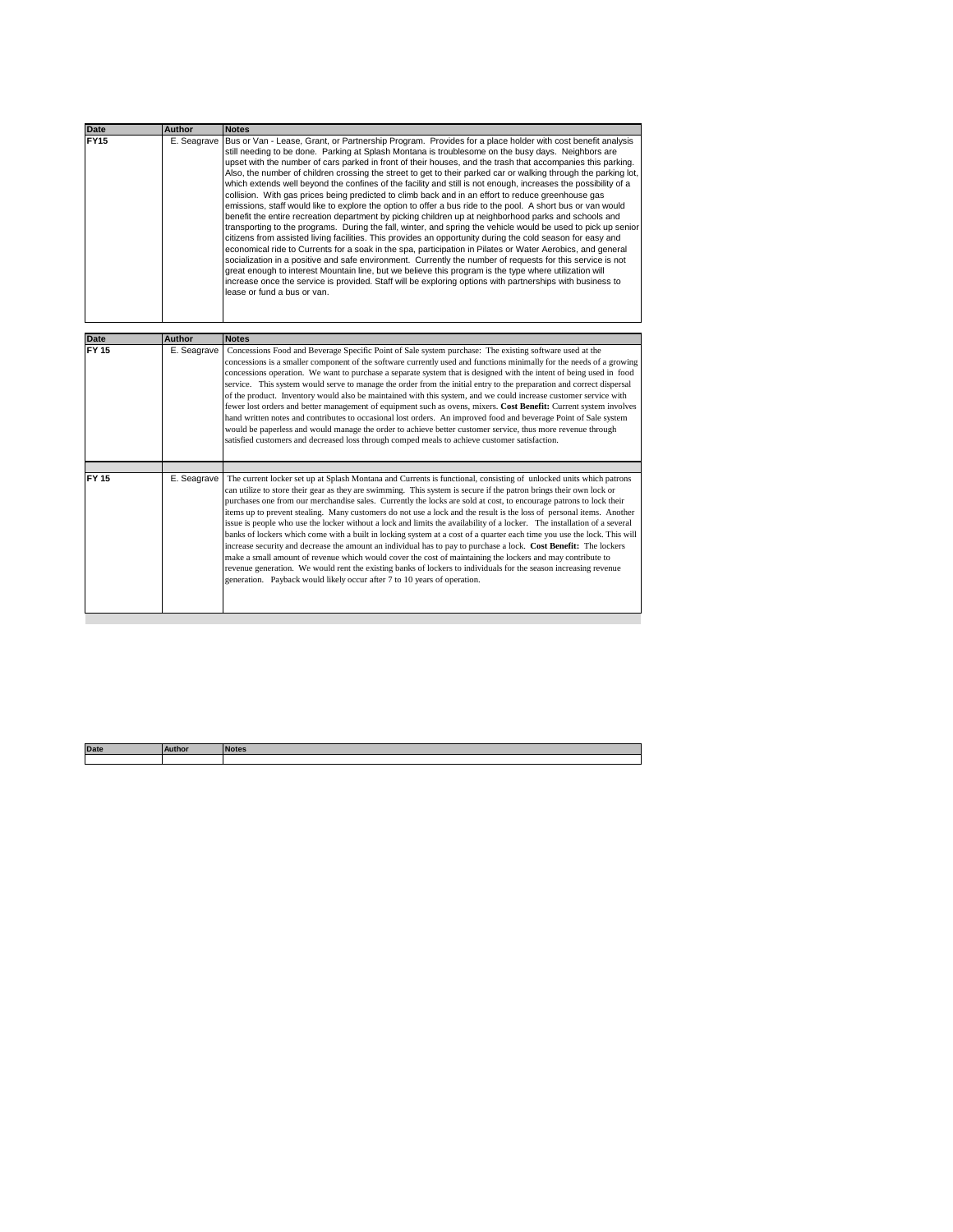**Aquatics - Cyclic maintenance and Revenue Generation FY 2013 - FY 2024**

|                         | Ayuatics -                                                                                  |                           |                                                               | Facility Projected Cost FY 13-FY 24         | Cyclic manitenance and Revenue Generation TT 2015 - IT 2024                                                |                 |                              |                              |
|-------------------------|---------------------------------------------------------------------------------------------|---------------------------|---------------------------------------------------------------|---------------------------------------------|------------------------------------------------------------------------------------------------------------|-----------------|------------------------------|------------------------------|
|                         | FY 13 ending Reserve Balance                                                                | \$<br>119,000             |                                                               |                                             |                                                                                                            |                 |                              |                              |
| FY 13 Expenditures      |                                                                                             | \$                        | $\sim$                                                        |                                             |                                                                                                            |                 |                              |                              |
|                         | FY 14 Starting Balance Reserve Fund:<br>FY 14 Expenidtures (includes FY 13)                 | s.<br>-\$                 | 326,000<br>141,500                                            |                                             | Maintenance 493 Account Budget<br>FY 14Expenditures                                                        |                 | \$35,000.00<br>\$20,500      |                              |
|                         | FY 14 Ending Balance Reserve Fund                                                           | $\boldsymbol{\mathsf{S}}$ | 184,500                                                       |                                             | FY 14 Balance                                                                                              | \$              | 14,500.00                    |                              |
|                         | FY 15 Projectts<br>FY 15 Ending Reserve Balance                                             |                           | 102,000<br>82,500                                             |                                             | FY 15 Projects                                                                                             |                 | \$10,000.00                  |                              |
|                         | Total Capital Projects FY 13-FY 24<br>Avg/Capital/12 Years                                  | 1,539,500<br>\$128,292    |                                                               |                                             | Total Maintenance Projects FY 13-FY 24<br>Avg/Maintenance/12 years                                         | \$              | \$429,090<br>35,758          |                              |
|                         |                                                                                             |                           |                                                               |                                             | Current Maintenance Budget @ \$20K *12                                                                     | \$<br>Diff      | 240,000<br>( \$189,090)      |                              |
|                         |                                                                                             |                           |                                                               |                                             | Proposed Maintenance Budget @ 35K * 12                                                                     | \$<br>Diff<br>Š | 420,000<br>(9,090)           |                              |
|                         |                                                                                             |                           | Total Capital/Maintenance/Avg/12 years                        | 164,049                                     |                                                                                                            |                 |                              |                              |
|                         | <b>Capital Improvement Project</b>                                                          |                           | SCHEDULE FOR CAPITAL IMPROVEMENTS AND MAINTENANCE FY 13-FY 24 |                                             | <b>Maintenance Items</b>                                                                                   |                 |                              | <b>Total Both</b>            |
| FY 13                   |                                                                                             |                           |                                                               |                                             |                                                                                                            |                 |                              |                              |
| Splash                  | Grill /Trailer at Splash MT                                                                 | \$                        | 82,500                                                        |                                             | NOTE: Tube slide repair will be done in 360 account in FY 13                                               |                 |                              |                              |
| Splash                  | increase revenue return rate on food service<br>Install tile in family & men's locker rooms |                           | 20,000                                                        |                                             | Cost was less than anticipated as staff will do the work in house<br>FY 18 schedule for total slide repair |                 |                              |                              |
|                         | (Spring 2014)                                                                               | $\boldsymbol{\mathsf{s}}$ | 102,500                                                       |                                             |                                                                                                            |                 | \$0                          | \$102,500                    |
| <b>FY14</b>             | $x = completed$<br>UV System for Pond                                                       | \$                        | 39,000                                                        | Splash                                      | <b>DVR Replacement</b><br>Surge Pit rebuild for 50m & install                                              |                 | \$10,000                     |                              |
| Splash<br>Currents      | <b>Upgrade Cameras</b>                                                                      | $\boldsymbol{\mathsf{x}}$ |                                                               | Splash<br>Splash                            | Replace Cushion Mats for Logs                                                                              |                 | \$10,000<br>\$500            |                              |
| Splash                  | Replace logs with lily pads or turtles                                                      | -\$<br>\$                 | 12,000<br>39,000                                              |                                             | (notes done in 360 account less \$\$                                                                       |                 | \$20,500                     | \$59,500                     |
| <b>FY15</b>             |                                                                                             |                           |                                                               |                                             |                                                                                                            |                 |                              |                              |
| Currents                | Coin Operated Locker System                                                                 | \$                        | 17,000                                                        |                                             | Currents Spray Feature Repair/Refinish                                                                     |                 | \$10,000                     |                              |
| Splash<br>Splash        | Coin Operated Locker System<br>Shallow pool Spray Tower Improvement                         | -S<br>\$                  | 17,000<br>60,000                                              |                                             |                                                                                                            |                 |                              |                              |
| Currents                | Purchase new floating Toy for Play Pool                                                     | $\mathsf{S}$<br>s         | 8,000                                                         |                                             |                                                                                                            | Ś               | 10,000                       | \$112,000                    |
|                         |                                                                                             |                           | 102,000                                                       |                                             |                                                                                                            |                 |                              |                              |
| <b>FY16</b><br>Splash   | Concessions Food & Beverage Specific Point of Sale System                                   | - s                       | 18,000                                                        | Splash                                      | Buildings - Interior paint job                                                                             | S               | 6,000                        |                              |
|                         |                                                                                             |                           |                                                               | Splash                                      | Concessions Oven Replacement                                                                               | S               | 6,000                        |                              |
|                         |                                                                                             |                           |                                                               | Splash<br>Splash                            | Replace 2 Chemical Controllers<br>Bear Slide Resurface smooth ride                                         | \$<br>S         | 8,000<br>2,500               |                              |
|                         |                                                                                             |                           |                                                               | Splash                                      | and repaint<br>Shade Structure - Replace -covers                                                           | $\mathsf{s}$    | 8,000                        |                              |
|                         |                                                                                             | s                         | 18,000                                                        |                                             |                                                                                                            |                 | \$30,500                     | 48,500<br>s.                 |
|                         | <b>Capital Improvement Project</b>                                                          |                           |                                                               |                                             | <b>Maintenance &amp; Revenue Generating Items</b>                                                          |                 |                              |                              |
| <b>FY17</b><br>Currents | New Outside Spa: On Sun deck                                                                | -S                        | 25,000                                                        | Splash                                      | Facility Wood sand and refinish                                                                            | S               | 8,000                        |                              |
|                         |                                                                                             |                           |                                                               | Splash                                      | Slide Tubes - Refinish for smooth ride                                                                     | S               | 10,000                       |                              |
|                         |                                                                                             |                           |                                                               | Currents<br>Currents                        | Slide Tube rebuild for smoothness<br>Natatorium Interior Wall Repaint                                      | S<br>\$         | 8,000<br>15,000              |                              |
|                         |                                                                                             |                           | 25,000                                                        | Currents                                    | Wood Trim Upkeep - Sanding, staining & sealing - interna \$                                                |                 | 12,000<br>\$53,000           | \$78,000                     |
|                         | Done/w actual cost                                                                          | Projected                 | Actual                                                        |                                             | Done/w actual cost                                                                                         |                 | Projected                    | <b>Total Cost</b>            |
|                         | <b>Capital Improvement Project</b>                                                          | Cost                      | Cost                                                          |                                             | <b>Maintenance &amp; Revenue Generating Items</b>                                                          |                 | Cost                         |                              |
| <b>FY18</b><br>Splash   | New water feature: Install 4 lane speed slide                                               | -\$                       | 850,000                                                       |                                             |                                                                                                            | $\mathsf{S}$    |                              | \$850,000                    |
|                         | NOTE: GF Financing -Revenue offset                                                          |                           |                                                               |                                             |                                                                                                            |                 |                              |                              |
| <b>FY19</b>             |                                                                                             |                           |                                                               |                                             |                                                                                                            |                 |                              |                              |
|                         |                                                                                             |                           |                                                               | Splash<br>Splash                            | Pool Liner for 50m<br><b>Buildings Outside wall paint job</b>                                              | S<br>\$         | 80,000<br>15,000             |                              |
|                         |                                                                                             |                           |                                                               |                                             |                                                                                                            |                 |                              |                              |
|                         | <b>Capital Improvement Project</b>                                                          |                           |                                                               |                                             | <b>Maintenance &amp; Revenue Generating Items</b>                                                          | \$              | 95,000                       | \$95,000                     |
|                         | Done/w actual cost                                                                          | Projected<br>Cost         | Actual<br>Cost                                                |                                             | Done/w actual cost                                                                                         |                 | Projected<br>$\mathsf{Cost}$ |                              |
| <b>FY20</b><br>Currents | New water play feature: pump, motor, pipe system for new Tc \$                              |                           |                                                               |                                             |                                                                                                            | $\mathsf S$     |                              |                              |
|                         |                                                                                             |                           | 250,000                                                       |                                             |                                                                                                            |                 |                              | \$250,000                    |
| <b>FY21</b>             |                                                                                             |                           |                                                               | Currents                                    | Locker Room Wall Repaint                                                                                   | \$              | 5,000                        |                              |
|                         |                                                                                             |                           |                                                               | Splash                                      | Pool Resurface - Pond & River                                                                              | -S<br>s         | 80,000                       |                              |
|                         |                                                                                             |                           |                                                               |                                             |                                                                                                            |                 | 85,000                       | \$85,000                     |
| <b>FY22</b><br>Currents | Pool Resurface - Pools & Spa                                                                | s.                        | 65,000                                                        |                                             |                                                                                                            |                 |                              | \$65,000                     |
|                         |                                                                                             |                           |                                                               |                                             |                                                                                                            |                 |                              |                              |
| <b>FY23</b><br>Splash   | <b>Buildings Re-roof</b>                                                                    | \$                        | 45,000                                                        |                                             |                                                                                                            |                 |                              |                              |
| Splash                  | <b>Concessions Freezer Replacement</b>                                                      | $\leq$                    | 18,000<br>63,000                                              |                                             |                                                                                                            |                 |                              | \$63,000                     |
|                         |                                                                                             |                           |                                                               |                                             |                                                                                                            |                 |                              |                              |
| <b>FY24</b><br>Splash   | Pool Blanket Replacement                                                                    | $\mathsf{S}$              | 25,000                                                        |                                             |                                                                                                            |                 |                              | \$25,000                     |
|                         |                                                                                             |                           |                                                               |                                             |                                                                                                            |                 |                              |                              |
|                         |                                                                                             |                           |                                                               | <b>MOTOR Replacement Schedule</b><br>Splash | \$1,200/year over 9 years                                                                                  |                 | 14,040                       | \$<br>14,040                 |
|                         |                                                                                             |                           |                                                               | Splash                                      | \$4,500 per motor = 9 motors<br>Every 9 years or motors (1.3)                                              |                 | 52.650                       | 52,650<br>s                  |
|                         |                                                                                             |                           |                                                               |                                             |                                                                                                            |                 |                              |                              |
|                         |                                                                                             |                           |                                                               | Currents<br>Currents                        | \$1,200/year over 6 years<br>\$4,500 per motor = 6 motors                                                  |                 | 14,400<br>54,000             | \$<br>14,400<br>\$<br>54,000 |
|                         |                                                                                             |                           |                                                               |                                             | Every 6 years or motors (2)                                                                                |                 |                              |                              |
|                         |                                                                                             |                           |                                                               |                                             |                                                                                                            |                 |                              |                              |
|                         | <b>Total Capital</b>                                                                        | \$1,521,500               |                                                               |                                             | <b>Total Maintenance</b>                                                                                   |                 | 419,090                      | \$1,940,590                  |